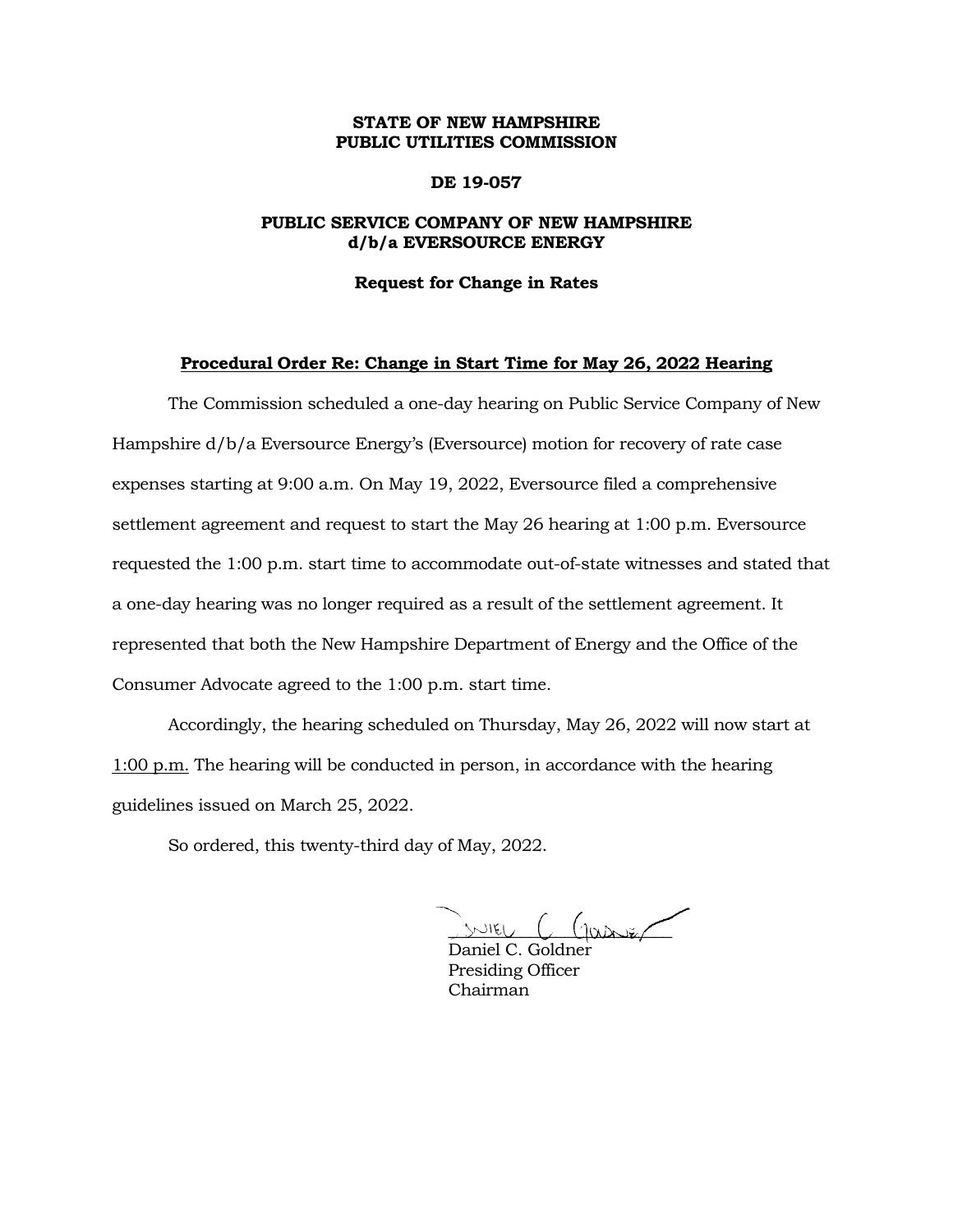# Service List - Docket Related

Docket# : 19-057

Printed: 5/23/2022

Email Addresses

ClerksOffice@puc.nh.gov nhregulatory@eversource.com aboyd@acadiacenter.org kelly@cleanenergynh.org rburke@nhla.org jessica.chiavara@eversource.com john@johncoffman.net roger@fsconline.com julianne.m.desmet@oca.nh.gov paul.b.dexter@energy.nh.gov jdonahue@preti.com pearl.donohoo-vallett@brattle.com jay.e.dudley@energy.nh.gov stephen.r.eckberg@energy.nh.gov eemerson@primmer.com sam@cleanenergynh.org joseph.fontaine@des.nh.gov thomas.c.frantz@energy.nh.gov mhorne@hcc-law.com tklaes@blueridgecs.com donald.m.kreis@oca.nh.gov karen.j.moran@energy.nh.gov scott@sjmuellerlaw.com dmullinax@blueridgecs.com elizabeth.r.nixon@energy.nh.gov amanda.o.noonan@energy.nh.gov ocalitigation@oca.nh.gov rebecca.ohler@des.nh.gov rorie.e.patterson@energy.nh.gov melissa.price@eversource.com jralston@keeganwerlin.com agustin.ros@brattle.com sanem.sergici@brattle.com chris@cleanenergynh.org stower@nhla.org jacqueline.m.trottier@energy.nh.gov dvenora@keeganwerlin.com